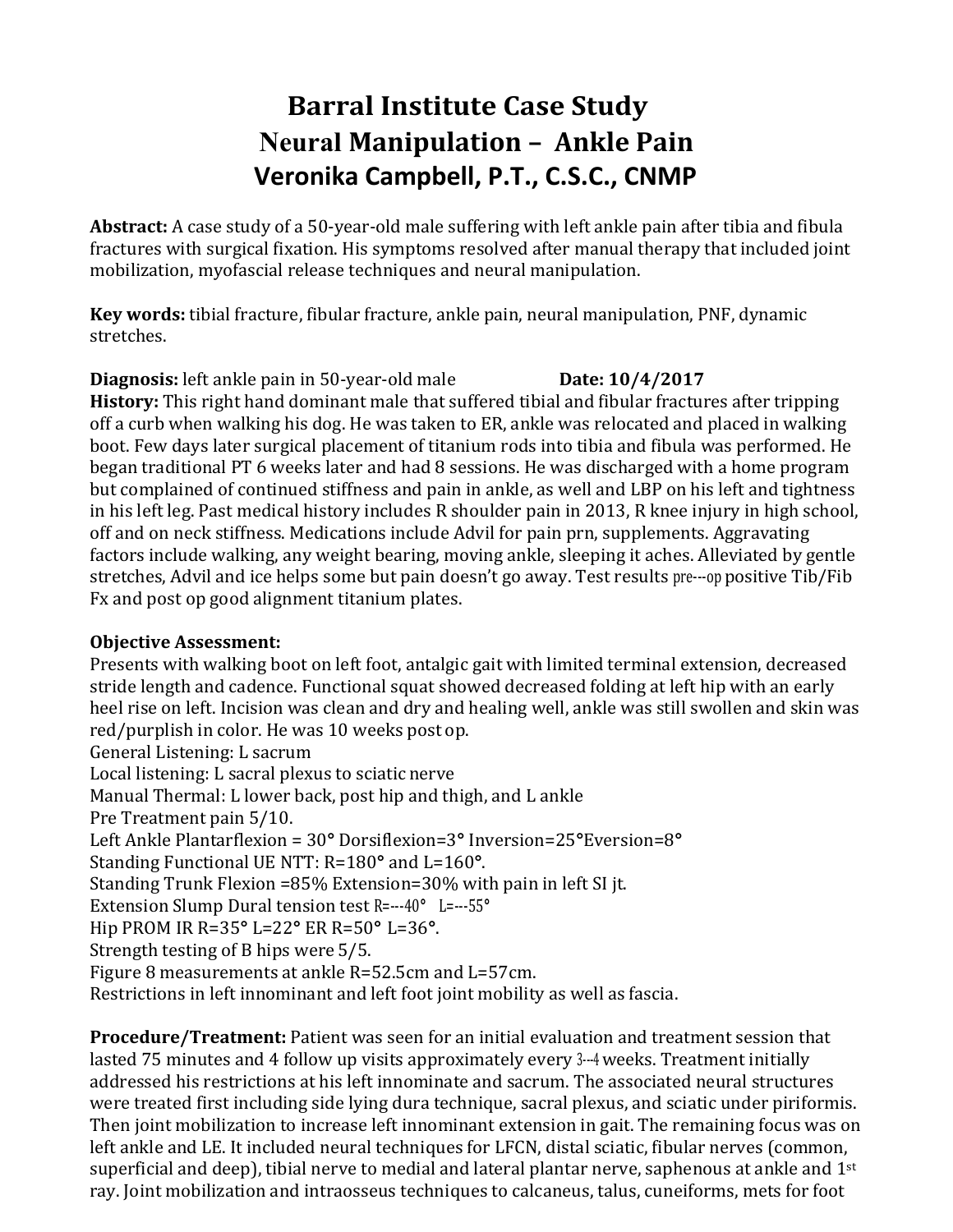mobility with PNF neuro re---ed with new ROM after. Given HEP of dynamcic stretches that